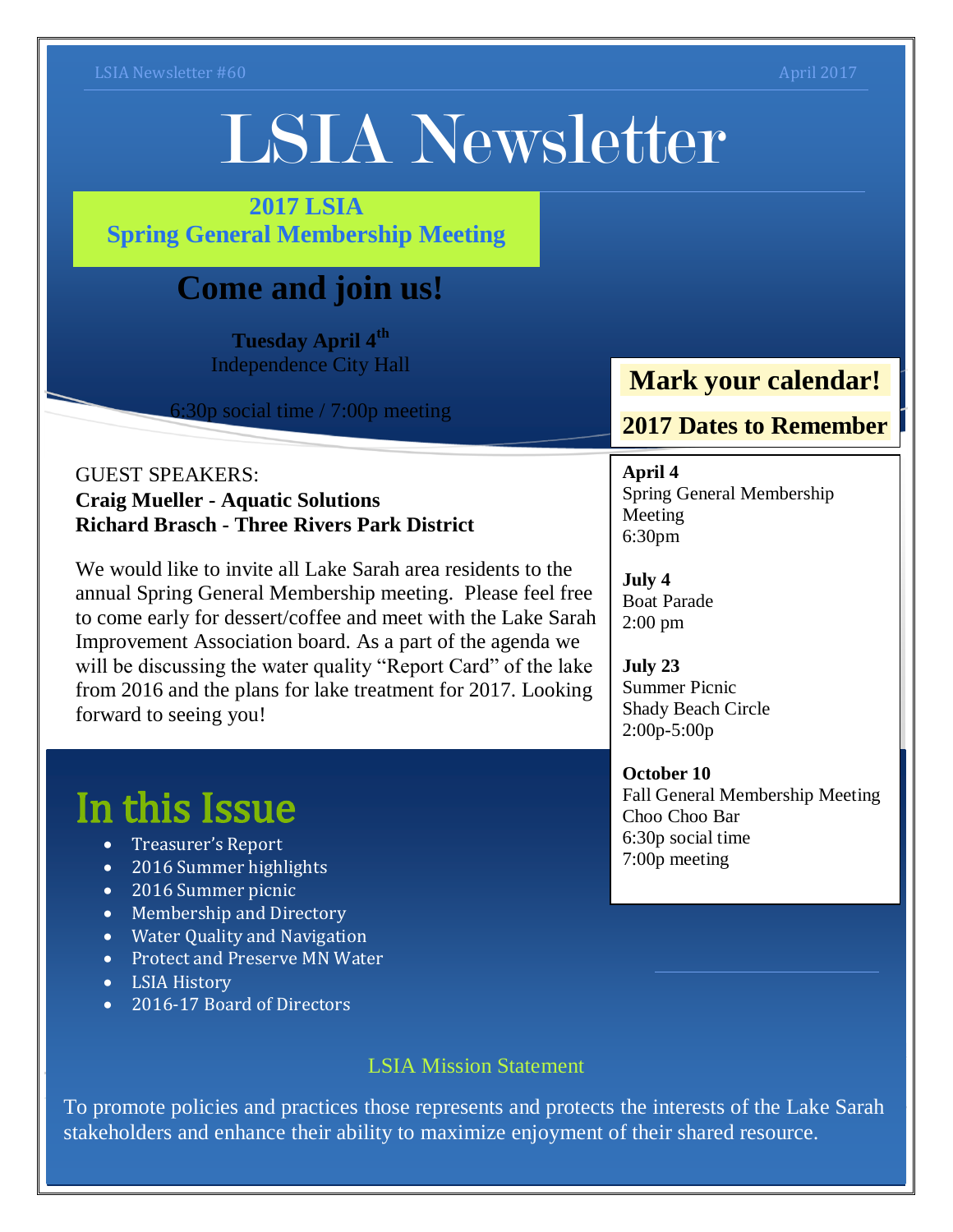#### **LSIA TREASURER REPORT** 02/28/17

|                                                                          | 2017                | 2017<br><b>ACTUAL</b> |
|--------------------------------------------------------------------------|---------------------|-----------------------|
|                                                                          | <b>BUDGET</b>       | <b>TO DATE</b>        |
| Assets:                                                                  |                     |                       |
| Beginning checking (Jan1st)                                              | \$<br>35,897        | 35,897<br>\$          |
| 21st century CD - 6 month (7378)                                         | \$                  | \$                    |
| 21st century CD - 12 month (0805)                                        | \$<br>8,976         | \$<br>8,976           |
| 21st century CD - 6 month (0003)                                         | \$                  | \$                    |
| 21st century CD - 6 month (0389)                                         | \$<br>37,019        | \$<br>37,019          |
| <b>Total Beginning Cash Balance:</b>                                     | \$<br>81,892        | \$<br>81,892          |
| <b>Receipts:</b>                                                         |                     |                       |
| Membership for 2017                                                      | 5.250               | 1,885                 |
| Contributions - Walleye Fund                                             | 500                 | 100                   |
| <b>Contributions - Water Quality</b>                                     |                     | 300                   |
| Contributions - Curly Leaf                                               |                     |                       |
| <b>Contributions - Other</b>                                             |                     | 555                   |
| Interest -- checking                                                     |                     | 1                     |
| Interest -- CD's                                                         |                     | 2                     |
| <b>Total Receipts:</b>                                                   | 5,750               | 2,843                 |
| <b>Disbursements:</b>                                                    |                     |                       |
| Office Supplies, Printing/Mailing (news letters, postcards)              | 500                 |                       |
| Directory                                                                | 100                 |                       |
| Membership/Board meetings                                                | 300                 |                       |
| Spring Meeting                                                           | 150                 |                       |
| Spring Meeting Room Deposit (to be refunded)                             | 1,000               |                       |
| Boat Parade (prizes)                                                     | 200                 |                       |
| <b>Biff at Public Access</b>                                             | 250                 |                       |
| <b>Biff at Picnic Grounds</b>                                            | 375                 |                       |
| Summer Picnic/Annual meeting                                             | 600                 |                       |
| <b>Fall Meeting</b>                                                      | 150                 |                       |
| Winterfest                                                               | 100                 |                       |
| <b>Walleye Program</b>                                                   | 1,000               |                       |
| Lake Improvement Projects (Cost)<br>Lake improvement Projects (Proceeds) | 46,500<br>(37, 500) | 400                   |
| PayPal fees                                                              | 125                 | 22                    |
| <b>Other Fees</b>                                                        | 600                 |                       |
| <b>Total Disbursements:</b>                                              | 13,850              | 422                   |
|                                                                          |                     |                       |
| Overage / (Deficit)                                                      | (8, 100)            | 2,421                 |
| TOTAL FUNDS AVAILABLE:                                                   | 73,792              | 84,313                |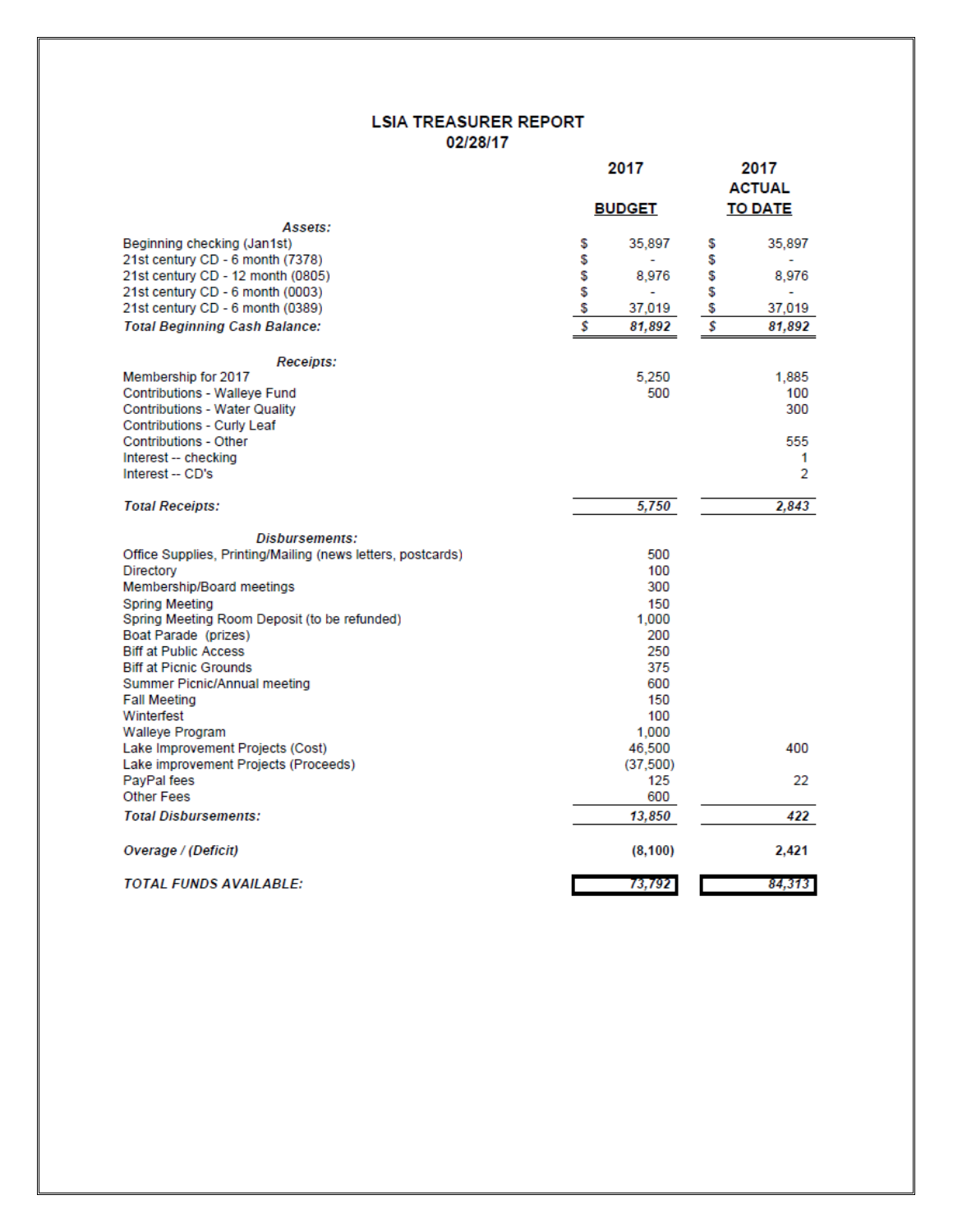

## **2017 Neighborhood Directory**

We are currently updating the neighborhood directory as we receive membership information. If you have changed any information in the directory and would like it updated please let us know. Got any new neighbors? Please contact me with their name and phone number if possible so we can update the directory and welcome them!

The directory should be completed and sent out via email by mid-summer. We always print a few hard copies to be available also.

Questions? Updates?

Please contact Anne Horn @ [annehutchhorn@msn.com](mailto:annehutchhorn@msn.com)



## LSIA Membership Reminder!

A big thank you to all Lake Sarah area residents who have sent in their 2017 LSIA membership dues! We are about half way to our goal of at least 150 paid memberships. Once again, the dues are a low \$35.00 and any money donated to LSIA is tax deductible! We offer a couple simple ways to submit your membership dues. You can print the membership form at the end of this newsletter and mail it to the PO box noted. OR you can go to LakeSarah.com and find the link to PayPal. Please consider supporting LSIA by renewing your membership today! (see membership form at the end of Newsletter)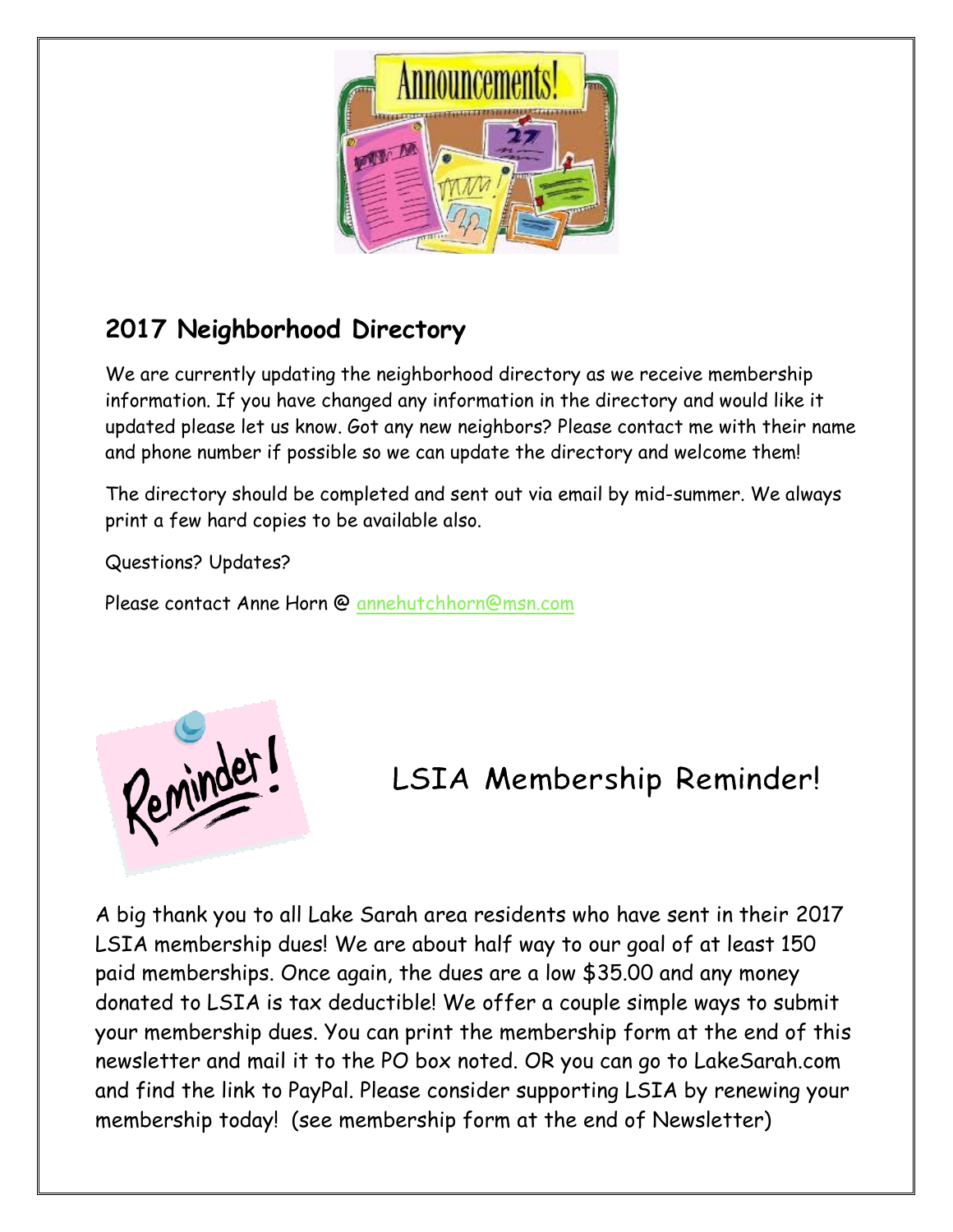

With spring already here it's time to look forward to summer! It's time to start making plans to join the fun on July 4th for our annual boat parade!

This year, in addition to the always popular "Patriotic" theme, our theme will be "Music".





Yep it can be a favorite song, band, instrument or genre! Got any Prince fans out there? How about a Yellow Submarine? So get together with your family or neighbors and start making plans for the boat parade. Let's have some fun out there! The parade will start at 2:00pm and will be about an hour. More details to follow. PRIZES will be awarded at the summer picnic on July 23.



**Summer Picnic Sunday July 23rd 2:00pm – 5:00pm**



Plans are underway for the always fun LSIA sponsored summer picnic. Once again Ron and Mary Jorgensen have generously offered their Shady Beach Circle park for our event. This event is open to all residents of the Lake Sarah area. This is a family centered event to celebrate summer and bring lake neighbors together. The picnic will include the popular "Kube" tournament, a jump house for the kids, games, and a coloring contest and of course good food! This is our biggest event of the year and we need a few VOLUNTEERS! We are also open to any new ideas to continue to make this event enjoyable to all. Please contact Anne Horn (annehutchhorn@msn.com) if you can volunteer or have any fun ideas!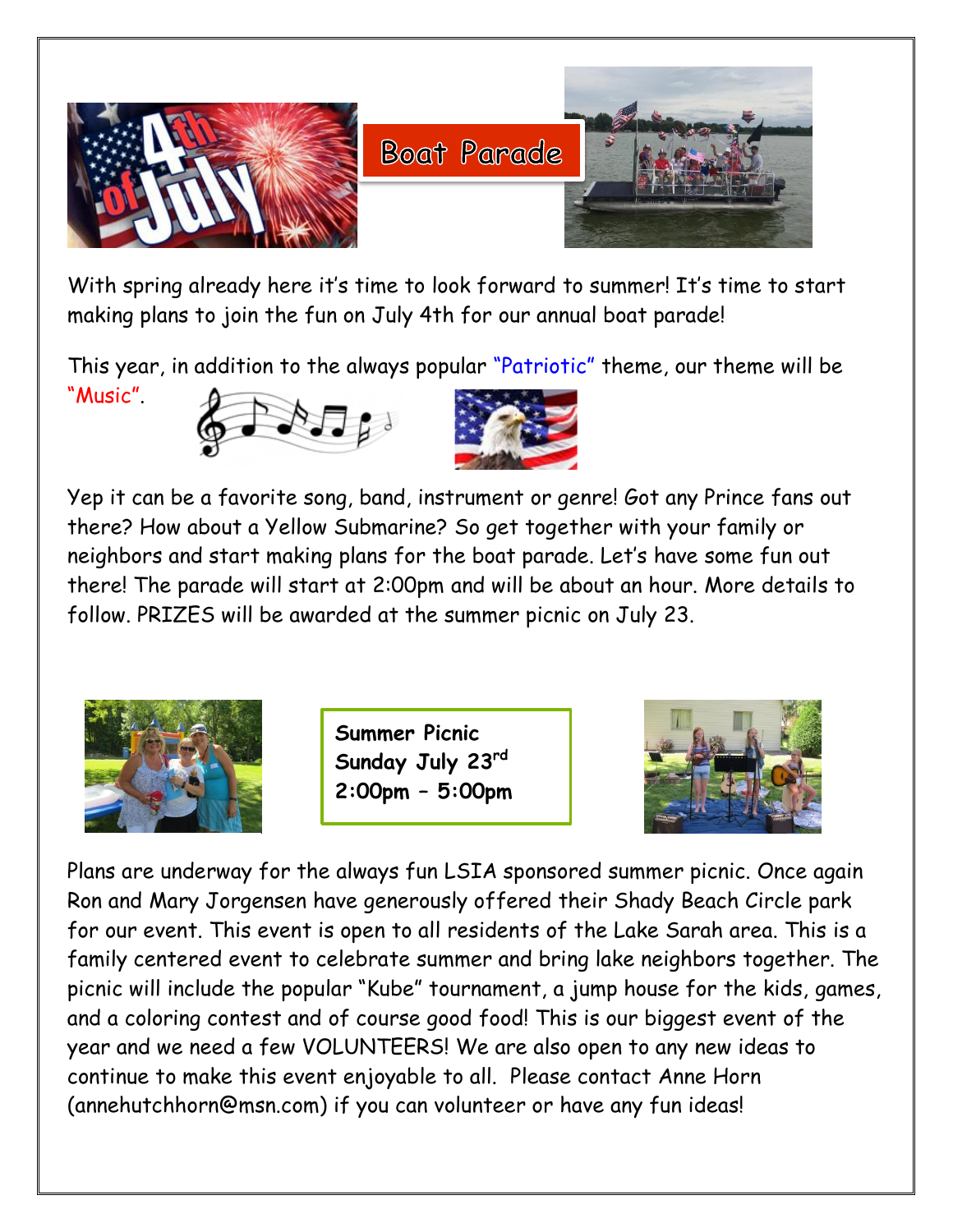## **WANTED!**

LSIA Board Members



We have a few upcoming vacancies on the LSIA board starting this July. If you share a love for working to improve the quality of Lake Sarah and enjoy meeting new neighbors please consider volunteering some time. We have around 4-5 board meetings a year in addition to the 3 general membership meetings. It's a wonderful opportunity to help our lake community in many ways and meet some great people from around the lake! If you are interested or have any questions please contact Anne Horn at [annehutchhorn@msn.com](mailto:annehutchhorn@msn.com)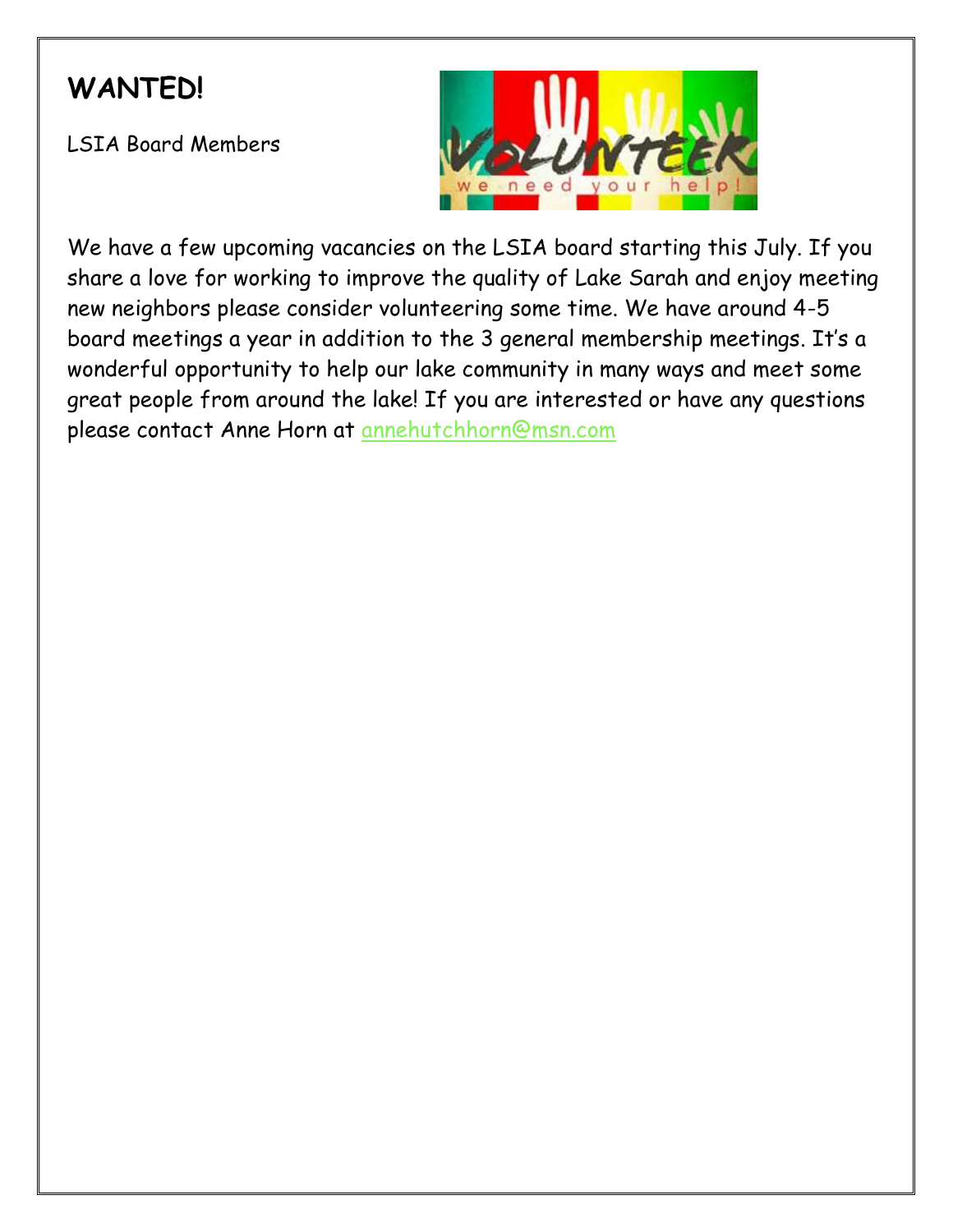

### **LSIA Group Discount Programs**

#### **Randy's Sanitation:** Trash Pickup

For Calendar year 2017 discounted rates are available for LSIA members through Randy's Sanitation. Current LSIA members who have completed their 2017 Membership dues will receive the discounted group rates through December 31, 2017. LSIA members receive about a 15% discount from the standard rates for the weekly collection of trash. For example, 95 gallons service for LSIA members is \$13.45/month, whereas, Randy's charges for non-members can be \$15.95 or more. The weekly rate does not include the Hennepin County surcharge, MN solid waste tax and the 2017 fuel surcharge fee. Contact Deb Gatz at Randy's 763-972-3335 to request your LSIA member discount for trash collection.

Randy's also offers an optional Extended Yard Waste program. **For more information you can contact Randy's at 763-972-3335 or** [on line at their web site.](http://www.randyssanitation.com/)

**Finken Companies:** Water softener salt and drinking water

For Calendar year 2017 discounted rates are still available for LSIA members through Finken. **However, you must participate in their auto pay program in order to obtain the LSIA discount rate.** Otherwise the Finken current pricing applies. Please see the below table for a summary of products and pricing**. For more information please contact Chris at 1-877-Finkens (346-5367) or at cblaskowski@finkens .com or visit their website: http:/[/www.](http://www.finkens.com/)finkens.com**

| <b>Finken Current Prices:</b>                   |        |  | <b>LSIA Prices:</b>   |        |
|-------------------------------------------------|--------|--|-----------------------|--------|
| Product:                                        | Price: |  |                       | Price: |
| 40# Solar Salt:                                 |        |  | 40# Solar Salt:       |        |
| $1-2$ Bags:                                     | \$9.25 |  |                       | \$9.25 |
| 3-4 Bags:                                       | \$8.25 |  |                       | \$7.25 |
| $5 +$ Bags:                                     | \$7.25 |  |                       | \$6.65 |
| 40# Pellets:                                    |        |  | 40# Pellets:          |        |
| \$8.50                                          |        |  |                       | \$8.25 |
| 40# Iron Out Pellets:                           |        |  | 40# Iron Out Pellets: |        |
| \$9.50                                          |        |  |                       | \$9.00 |
| <b>Bottled Water: 3 Bottle Minimum Deliver:</b> |        |  |                       |        |
| Drinking Water 5 Gallon:                        | \$6.20 |  |                       | \$5.70 |
| Spring Water 5 Gallon:                          | \$7.45 |  |                       | \$6.95 |
| Distilled Water 5 Gallon:                       | \$7.45 |  |                       | \$6.95 |
| Fluoride Water 5 Gallon:                        | \$7.95 |  |                       | \$7.45 |
| Drinking Water 3 Gallon:                        | \$5.75 |  |                       | \$5.25 |
| Spring Water 3 Gallon:                          | \$5.95 |  |                       | \$5.45 |
| 6x1 Distilled Water:                            | \$7.00 |  |                       | \$6.60 |
| 6x1 Drinking Water:                             | \$7.00 |  |                       | \$6.60 |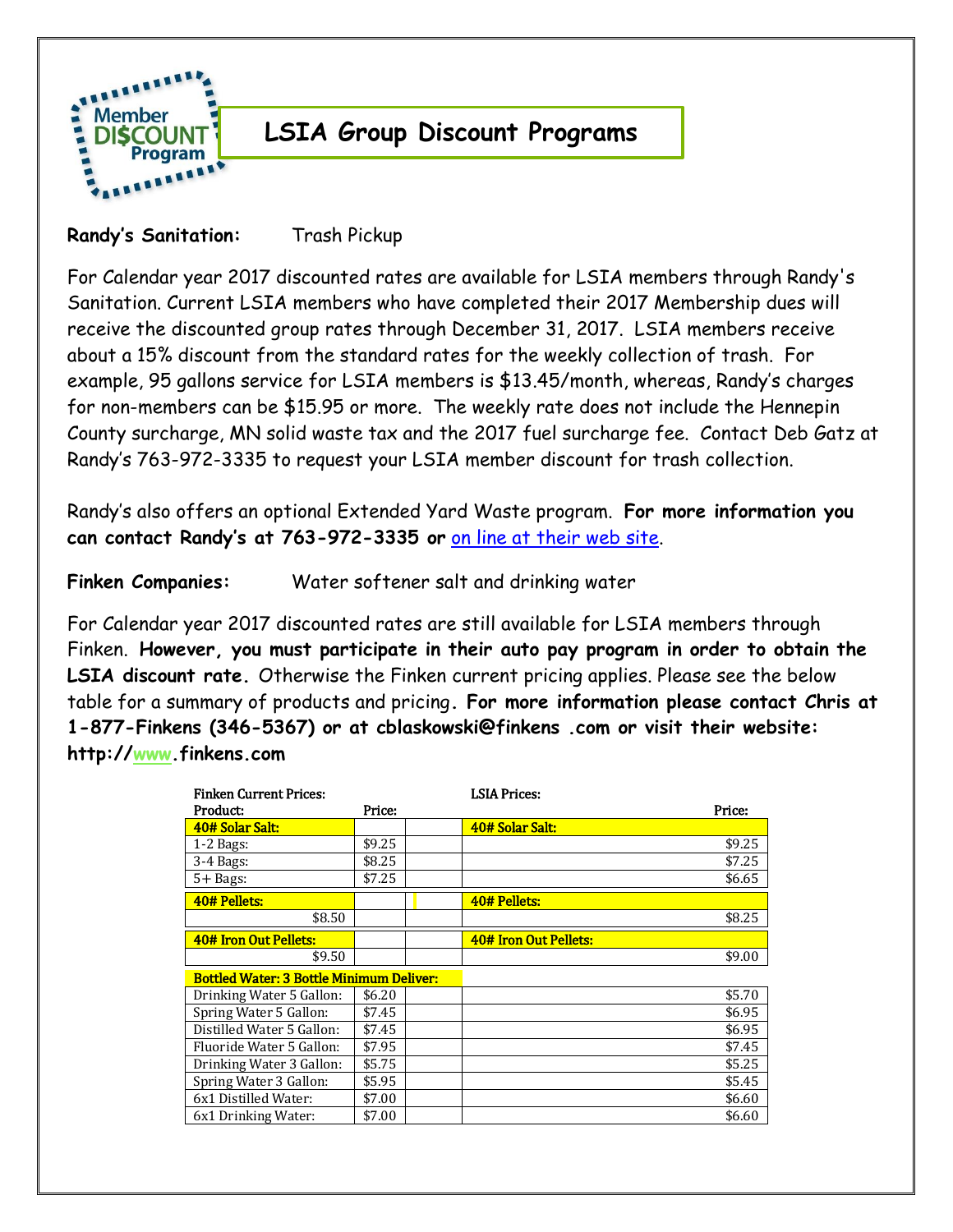## **Water Quality**



#### **LSIA's Whole Lake CLP Treatment Plan for 2017**

This spring we are once again partnering with Craig Mueller of Aquatic Solutions to complete our fifth consecutive whole lake Curly Leaf Pondweed (CLP) treatment consistent with our 5 year Lake Vegetation Management Plan. CLP is an invasive species that sprouts earlier than all natives, grows aggressively (to the point it mats the water surface), and then dies in early July and releases phosphorus which causes large algae blooms. With an early season - low dose treatment, we can kill CLP before it matures and forms turion seeds.

We anticipate the application to cost around \$40k. To help cover this cost, we secured a DNR grant of \$5k, and were able to increase the cost share from the Pioneer Sarah Creek watershed and Three Rivers Park District (TRPD) that should net us about \$15k, leaving about \$20k to cover with donations and/or LSIA funds.

As a result, **this year we are requesting a donation of \$150** (down from \$250 last year) to help pay for the treatment. Your donation to the LSIA is tax deductible. **We appreciate your support of this treatment program!**

Soon after the CLP treatment, w**e will again target Eurasion Water Milfoil (EWM)** another invasive species that causes matting on the water surface. We will treat EWM where it most impacts boating navigation, and will do so earlier this year to ensure effective control before the July 4<sup>th</sup> holiday. The EWM treatment will be paid for with LSIA **funds.**

Volunteer "Block Captains" will again be back to help further explain our treatment program and assist in collecting donations and LSIA membership renewals. Please welcome them and thank them for their volunteer efforts!

The Block Captains this year are as follows:

North Shore Drive – **Terrie Wise** and **Doris Smeby** Lake Sarah Heights Dr (East) – **Joe Baker** Lake Sarah Heights Drive (West) – **Terry Holten** and **Paulette Speed, Molly Lewis** Sunset Lane – **Nate Uselding** East Bay Channel **- Jerry Horazuk** Fern Drive / County Road 11 – **Ron Lyrek** Woodhill Drive – **Anne Horn**  Shady Beach Circle – **Kent Roers** S. Lake Sarah Dr (East) – OPEN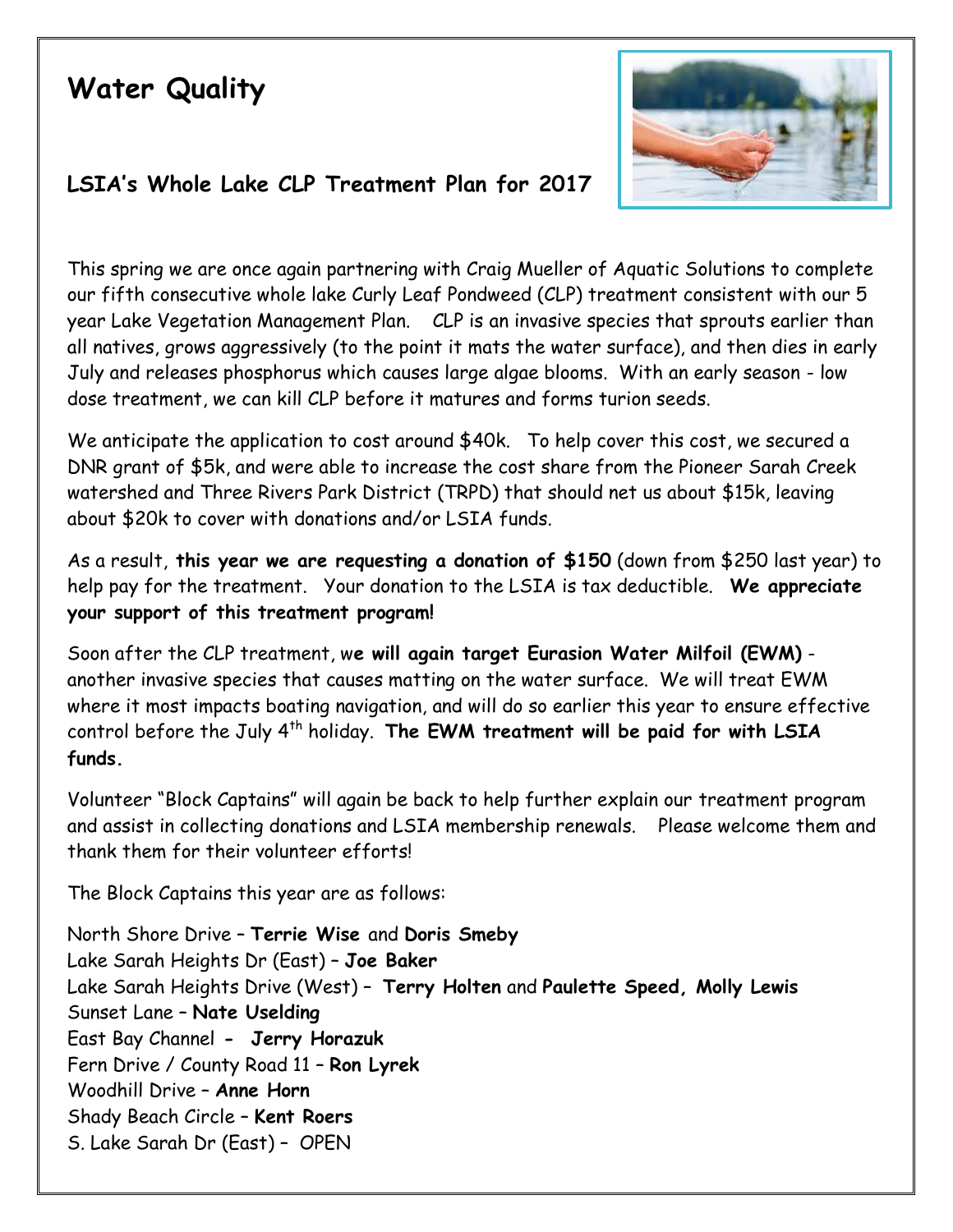S. Lake Sarah Dr (West) – **Mike Malone** Rachel Ridge / Genaker Way – **Greg Koopman**

#### **What if I have concerns and/or do not want to be treated?**

For anyone that prefers not to have their shoreline treated, we will respect that decision, and stay 150 feet offshore. Please call Joe Baker at (612) 868-8702 who can explain in more detail the chemical used for each treatment – and the safe dosage levels of each.

#### **Has our CLP treatment program proven to be effective?**

YES! The Three River's Park District staff independently performs detailed lake vegetation monitoring twice each year – in late spring and again in late summer. They also take sediment samples each fall to survey the number of turions (CLP seed) we have. After four years of data collected, their surveys confirm we are progressively gaining control of CLP as the viable turion counts have declined 90% from the peak numbers recorded prior to our CLP treatments. The surveys also confirm that our native lake weeds have been doing just fine. This is great news – and validates our treatment program is working as expected.

#### **What will be our approach over the next 5 years?**

This summer we will complete and submit a new Lake Vegetation Management Plan that once approved by the DNR will allow for us to continue treating CLP as needed – where we see it. We will also ask for approval to treat EWM where it most impacts navigation. As we back off from whole lake CLP treatment, we'll also be able to reduce our donation requests.

#### **What if I want to additionally treat weeds around my dock?**

As the LSIA treatments are only targeted at invasive species, there are options for you to additionally treat native weeds like Coontail, Elodea, etc around your dock. If interested, please come to the LSIA General Membership meeting on April 4<sup>th</sup> where Craig Mueller of Aquatic Solutions will provide options and special pricing!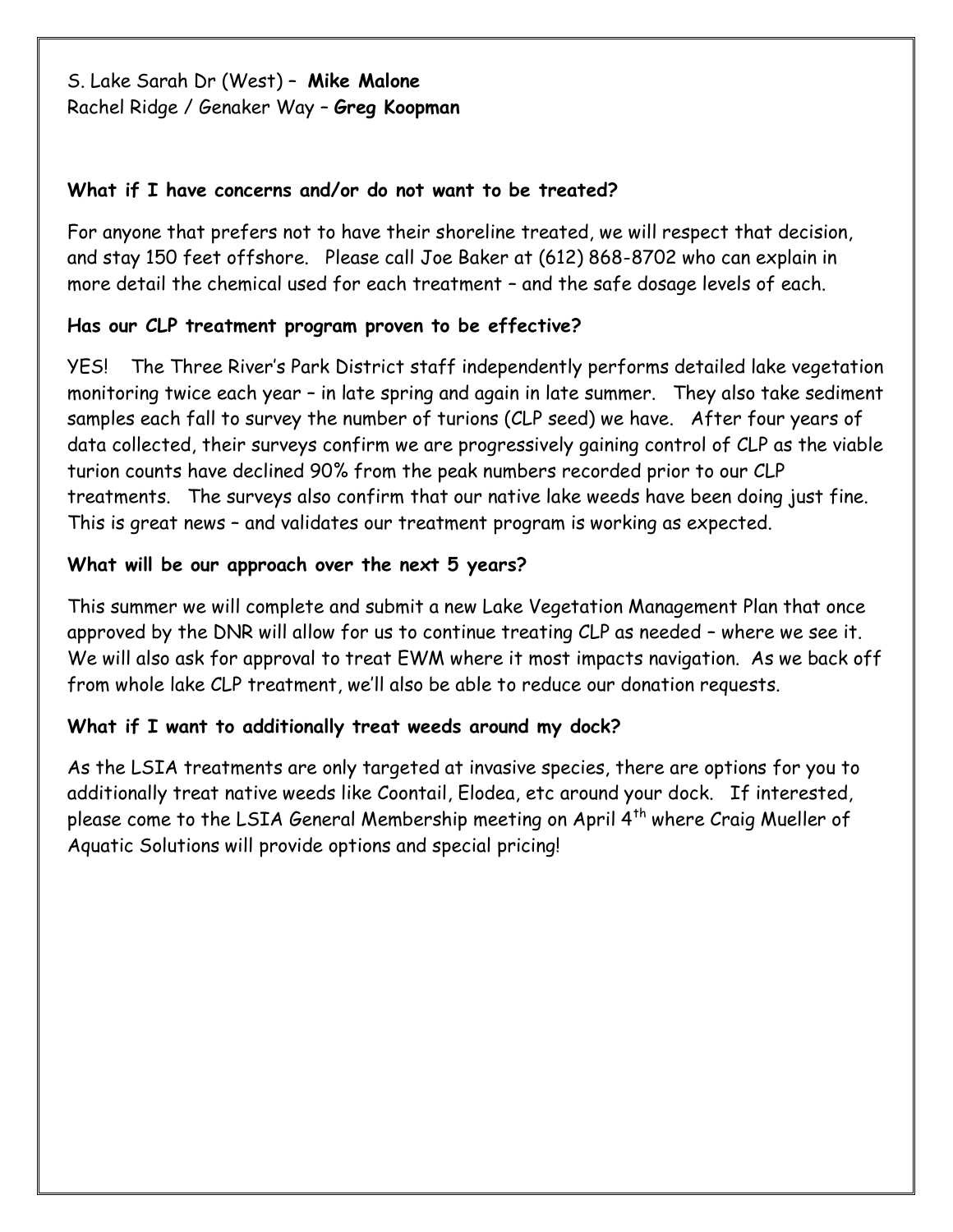## **OUTLET PROJECT UPDATE**



The outlet project is a combined effort project with the cities of Greenfield, Independence, Three Rivers Park District and LSIA. The project is designed to help Lake Sarah stop loose bogs before they enter Sarah Creek and move them to a channel with a lot of storage capacity, so they can be removed at a later date. Historically these loose bogs have created a dam effect, greatly slowing down the flow of Sarah Creek in high water. Once the bogs were removed they needed to be cut up by hand and pulled from the lake, then removed once piled up. This effort took a great amount of man power and time. Once this project is completed the loose bogs will be directed down the channel and stored for removal later with a backhoe.

The project was on its way to being completed this year until we had the warm weather in February, which thawed out the path the excavator was to go in on and created early road bans. Three River Park did a great job removing fallen trees and brushing so the excavator had a clear path to remove the loose bogs(see pic). I anticipate that the project will be completed in 2017 when things start to freeze up again in November or December. Let's thank the Cities and TRPD for their help in this project!

Scott Walsh